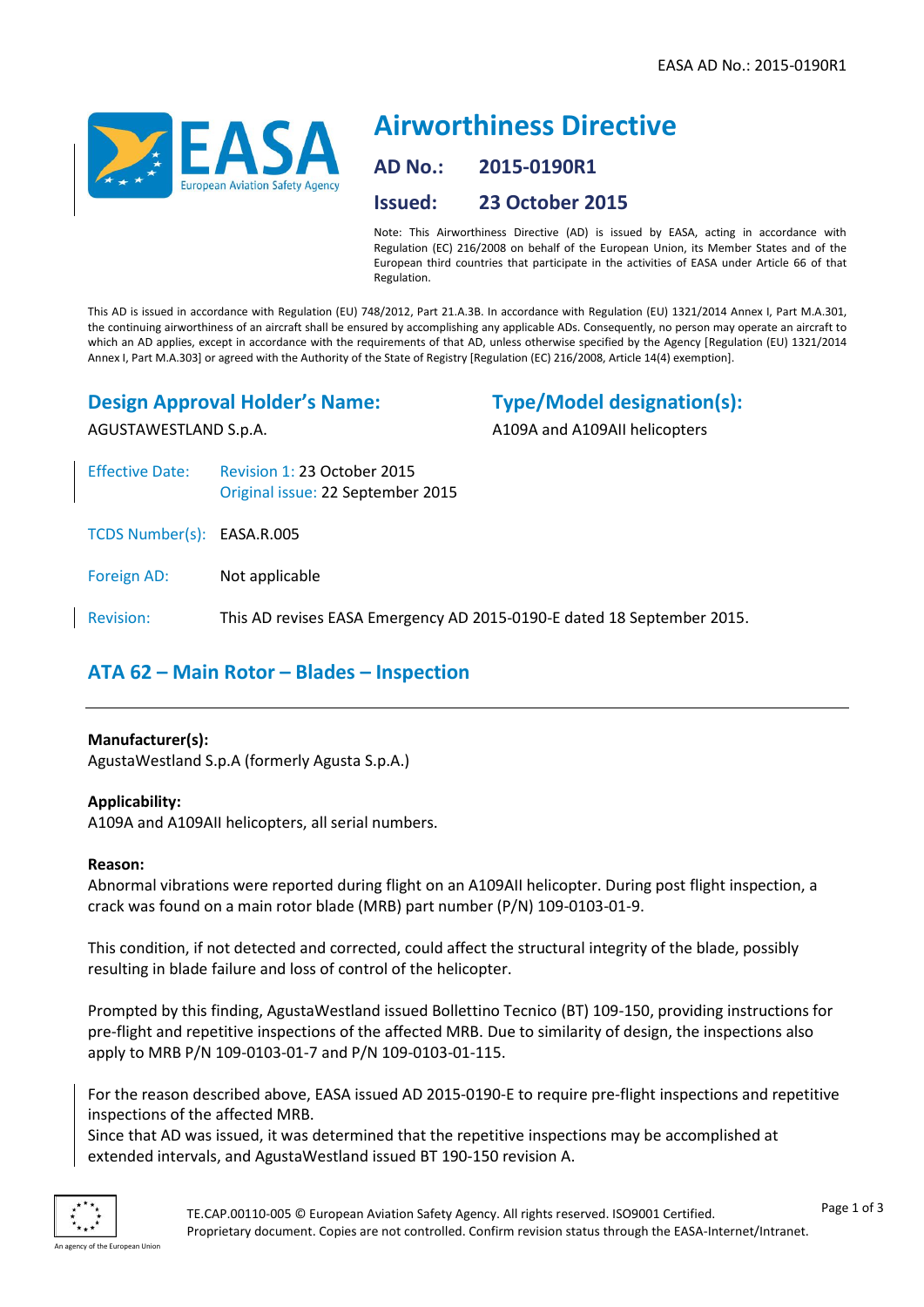Page 2 of 3

This AD is revised accondingly to amend the repetitive inspection interval.

**Required Action(s) and Compliance Time(s):** Required as indicated, unless accomplished previously:

Note 1: For the purpose of this AD, an affected MRB is identified by P/N 109-0103-01-7, or P/N 109-0103-01-9, or P/N 109-0103-01-115.

(1) Upon accumulating 500 flight hours (FH) by an affected MRB (see Note 1 of this AD) since first installation on a helicopter, or before next flight, whichever occurs later after 22 September 2015 [the effective date of the original issue of this AD], and, thereafter, before each flight, visually inspect that MRB in accordance with Part I of the compliance instructions of AgustaWestland BT 109-150.

Note 2: The inspections required by paragraph (1) of this AD may be accomplished by an appropriately trained and authorized flight crew member and/or pilot owner, in accordance with Commission Regulation (EU) [1321/2014](http://eur-lex.europa.eu/legal-content/EN/TXT/PDF/?uri=CELEX:32014R1321&qid=1420622066737&from=EN) Part M and Part 145 provisions.

- (2) Upon accumulating 500 FH by an affected MRB (see Note 1 of this AD) since first installation on a helicopter, or before first flight of any day, whichever occurs later after 22 September 2015 [the effective date of the original issue of this AD], and, thereafter, at intervals not exceeding 10 FH, inspect that MRB in accordance with Part II of the compliance instructions of AgustaWestland BT 109-150.
- (3) If, during any inspection as required by paragraph (1) or (2) of this AD, as applicable, any crack is found, before next flight, replace the affected MRB with a serviceable MRB in accordance with the applicable maintenance manual.
- (4) Replacement of a MRB on a helicopter as required by paragraph (3) of this AD does not constitute terminating action for the repetitive inspections required by paragraph (1) and (2) of this AD for that helicopter.
- (5) Amendment of the applicable Rotorcraft Flight Manual (RFM) by inserting a copy of this AD, and thereafter, operating the helicopter accordingly, is an acceptable way to show compliance with paragraph (1) of this AD. After revising the RFM it is not necessary that accomplishment of individual inspections is recorded for demonstration of AD compliance on a continued basis.

### **Ref. Publications:**

AgustaWestland BT 109-150 original issue dated 17 September 2015, or revision A dated 22 October 2015.

The use of later approved revisions of this document is acceptable for compliance with the requirements of this AD.

#### **Remarks:**

- 1. If requested and appropriately substantiated, EASA can approve Alternative Methods of Compliance for this AD.
- 2. Based on the required actions and the compliance time, EASA have decided to issue a Final AD with Request for Comments, postponing the public consultation process until after publication.
- 3. Inquiries regarding this AD should be referred to the EASA Safety Information Section, Certification Directorate. E-mail[: ADs@easa.europa.eu.](mailto:ADs@easa.europa.eu)